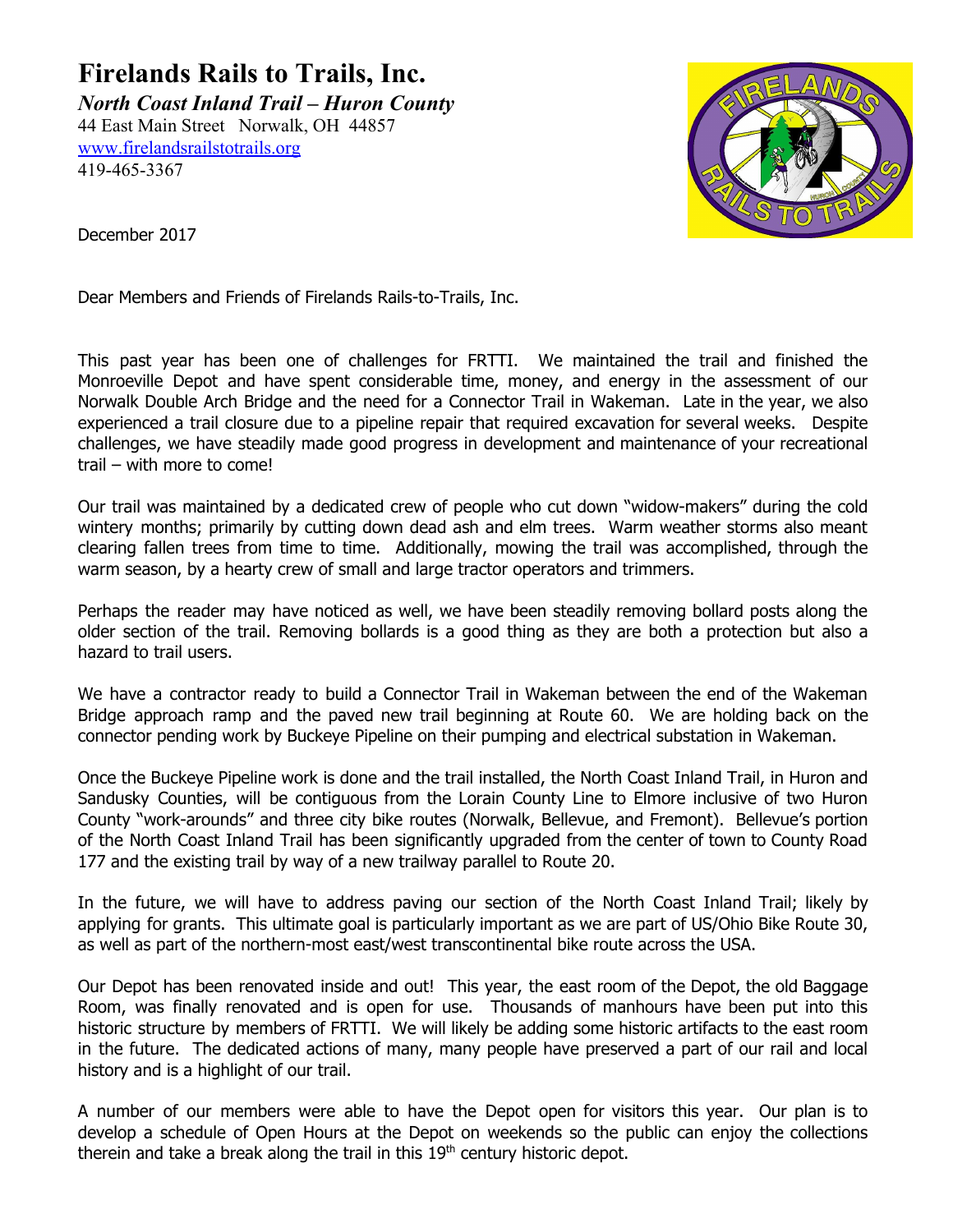Looking ahead, we have many things before us. The first thing will be the aforementioned Connector Trail construction in Wakeman. A bigger project will be the preservation of the Norwalk Double Arch Bridge eastern headwall. Erosion has caused a failure of the southern-most part of the head wall, and we will be addressing this in '18.

We hired a riverine engineer to evaluate the situation as well as having a diver investigate the integrity of the headwall and bridge foundation. The bad news is that we will have some repair work to do as well as the clearance of the west vault of our bridge that has been silted in. The good news is that the structural integrity of the bridge is NOT affected. We were relieved by this assessment, to say the least! We will solicit bids for this work in the spring of '18.

In consideration of the financial investments we make to conserve and preserve the trail and its fixtures, our readers may be surprised to know that we are now 28% owners of the trail! We, along with Lorain County Metroparks, are the majority owners of the trail. To that end, we seek to increase our financial support base, and hope you will be part of it. Indeed, we are now offering Life Memberships in FRTTI for a donation of \$1000 per member. Large donations help us do the big projects that have to be done both now and in the future. Please consider us in your year-end and tax season charitable donations!

I think, however, that our biggest challenge, now, is not material nor financial. It is not a matter of paving, tree removal, depot maintenance, mowing, or any of the other myriad of things we do year in and year out! **To me, the biggest challenge is growing the next generations of trail members, workers, and supporters.**

FRTTI has been blessed by a cadre of dedicated, energetic, smart and wise members who have brought into existence the trail across Huron County. What I see as our *next critical challenge* is to encourage younger generations to continue this work and become as enthusiastic about it as have been the current workers and leaders in FRTTI.

My goal is to "work myself out of a job" and pass on the mantle of leadership to a younger person, in point of fact, to our current vice president. I want to move our organization to recruit people in their twenties, thirties, and forties who will pick up the challenges of the trail and move it forward. Too many voluntary organizations in our society have failed to do this and are experiencing decline; churches, military and social service clubs and the like are experiencing such erosion. **We need to meet this by actively seeking younger members to "replace us" and mentor them along the way!**

We aren't building the North Coast Inland Trail for today, but for future generations. Indeed, if one looks at the trail map of Ohio one sees recreational trails growing together and connecting all across the Buckeye State. They bring health benefits and financial benefits to the people and communities in which they reside. Having dedicated volunteers and workers for the future is what really matters.

My wife's university motto (Wittenberg U in Springfield, OH) is: "Having light, we pass it on to others!" I think that Wittenberg's motto can be adapted for us in FRTTI: "**Having <sup>a</sup> trail, we pass it on to others!"**

Thank you for your support, your work, and your participating in 2017.

Lance N. Franke, President Firelands Rails-to-Trails, Inc. December 2017